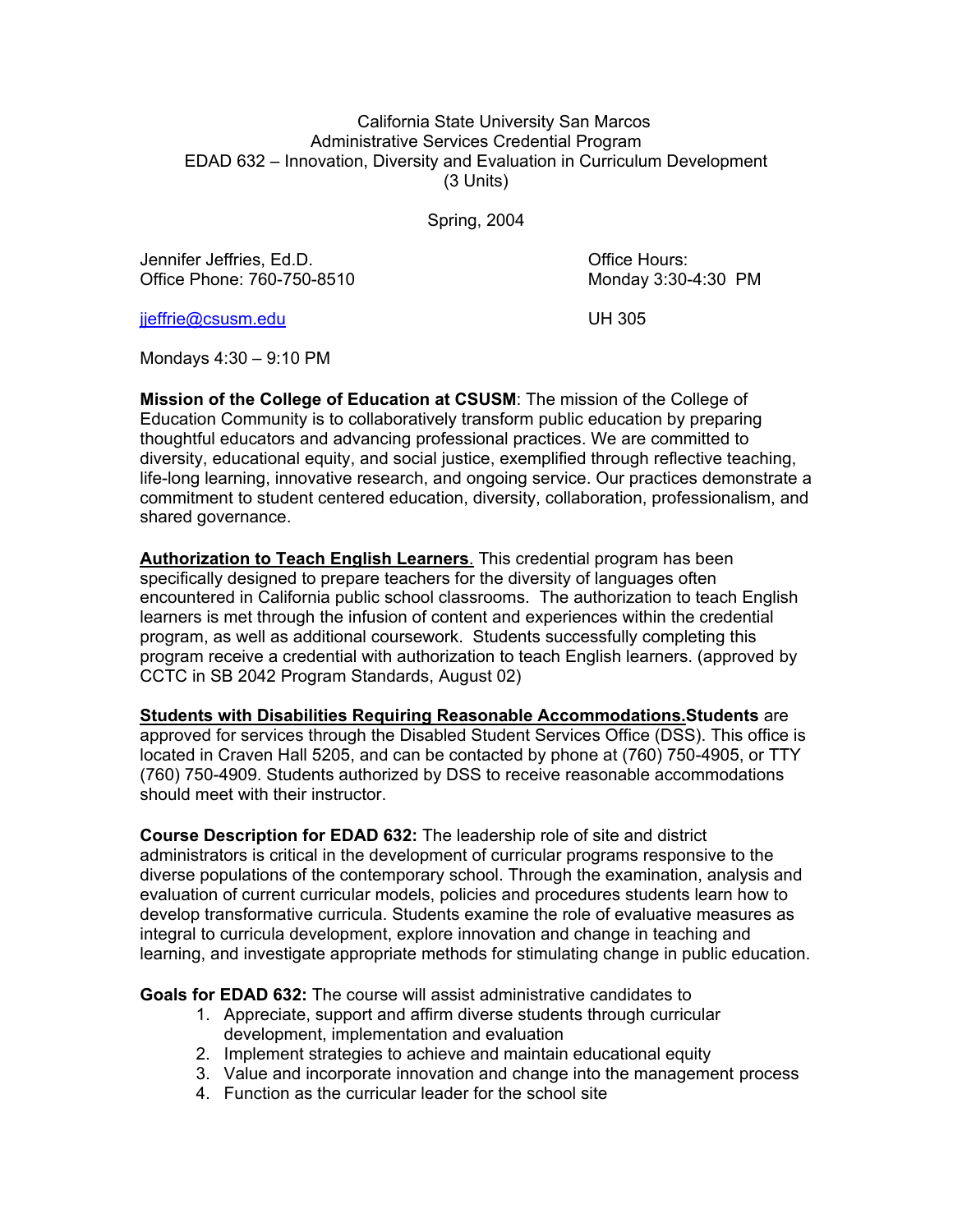**Course Objectives for EDAD 632** Upon completion of the course the candidate will know/understand:

- Development of a school climate which promotes learning for all students
- Role of students, staff, parents and communities in curricular development
- Procedures for curriculum development and implementation
- Supervision and evaluation of transformational curriculum and instruction
- Appropriate use of all school resources
- Concepts and techniques of staff development
- Implementation of mandated special programs
- The role of professional organizations and unions
- Support for and affirmation of diversity in curriculum and instruction
- Uses of technology in the innovation, development and evaluation of curriculum

#### **Required Materials for 632:**

| Results: The key to continuous school improvement                   | Schmoker |
|---------------------------------------------------------------------|----------|
| Why are all the black kids sitting together in the cafeteria? Tatum |          |
| 7 Steps to effective instructional leadership                       | McEwan   |

Students will be asked to use web-based resources.

The syllabus may be adjusted to accommodate more or less time on a subject or issue. Additional in-class assessments may be required, based upon the need to gauge student progress.

**Attendance Policy of the College of Education**: Due to the dynamic and interactive nature of courses in the COE, students are expected to attend all classes and participate in a way which reflects thorough preparation. You must be present at 80% of the class meetings to receive credit for the course. Should a student be absent, contact the instructor prior to the absence, if possible.

**Grading Policy:** Students will be evaluated on class participation and written assignments. The final grade will be based 40% on class participation, 50% and 50% on written assignments done in class and outside of class time.. During discussions it is expected that students will pose questions and give relevant observations on the topics assigned for that class session. Written assignments prepared outside of class time are to be prepared in Arial, 12 font, with one inch margins and double spacing.

Assignment Key: Read for Discussion (RFD), Assignment Due (AD), Be Prepared to Discuss/Write About (BPDW), Heads Up-Future Due Date (HU)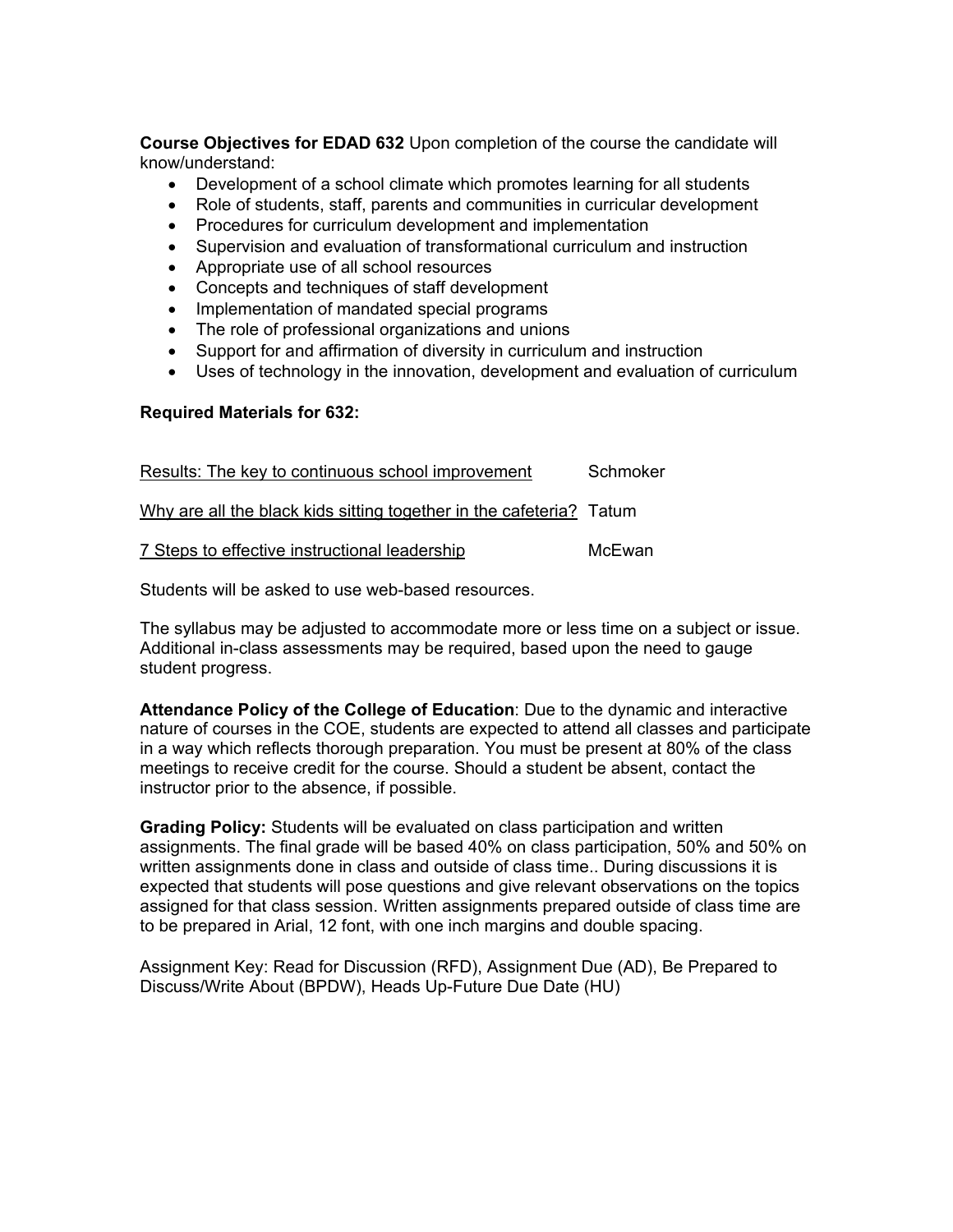## **January 26 In the Beginning……**

- Syllabus Review, Field Experience Update, Assignment Expectations, Discussion of Course Content
- Knowledge, Skills, Dispositions
- No Child Left Behind
- Public School Accountability Act or "My API is Higher Than Your API"
- Principle and Principal Driven Instructional Leadership for All Students
- The Devastating, Unintentional Impact of Benign Neglect and Unacknowledged Privilege (On-going "barrier" observation journal)
- Difference or Deviance The Mental Models Impacting Attitudes and Behaviors Toward Diversity
- Techniques to Get People Thinking With You
- Principal as Action Researcher

# **February 2 Assessment and Accountability**

RFD CDE website regarding API and NCLB RFD McEwan pp. 1-23 and pp. 75-78 AD One paragraph (75-100 words) on an API question from "your PTA." Questions will be drawn in class on January 26. HU/RFD "White Privilege: Unpacking the Invisible Knapsack" McIntosh Needs to be read at least two times for digestion. RFD on March 1. HU/RFD Tatum is to be read by March  $8<sup>th</sup>$ . **February 9 Leading for Instructional Improvement and Student Achievement**  RFD "The Three Stories of Educational Reform" - Fullan http://www.pdkintl.org/kappan/kful0004.htm **OR** RFD "Sand, Bricks and Seeds: School Change Strategies and Readiness for Reform" - Slavin http://www.successforall.net/resource/research/sandbrick.htm RFD McEwan pp.45-61 Dr. J to provide Schmoker summary lecture.